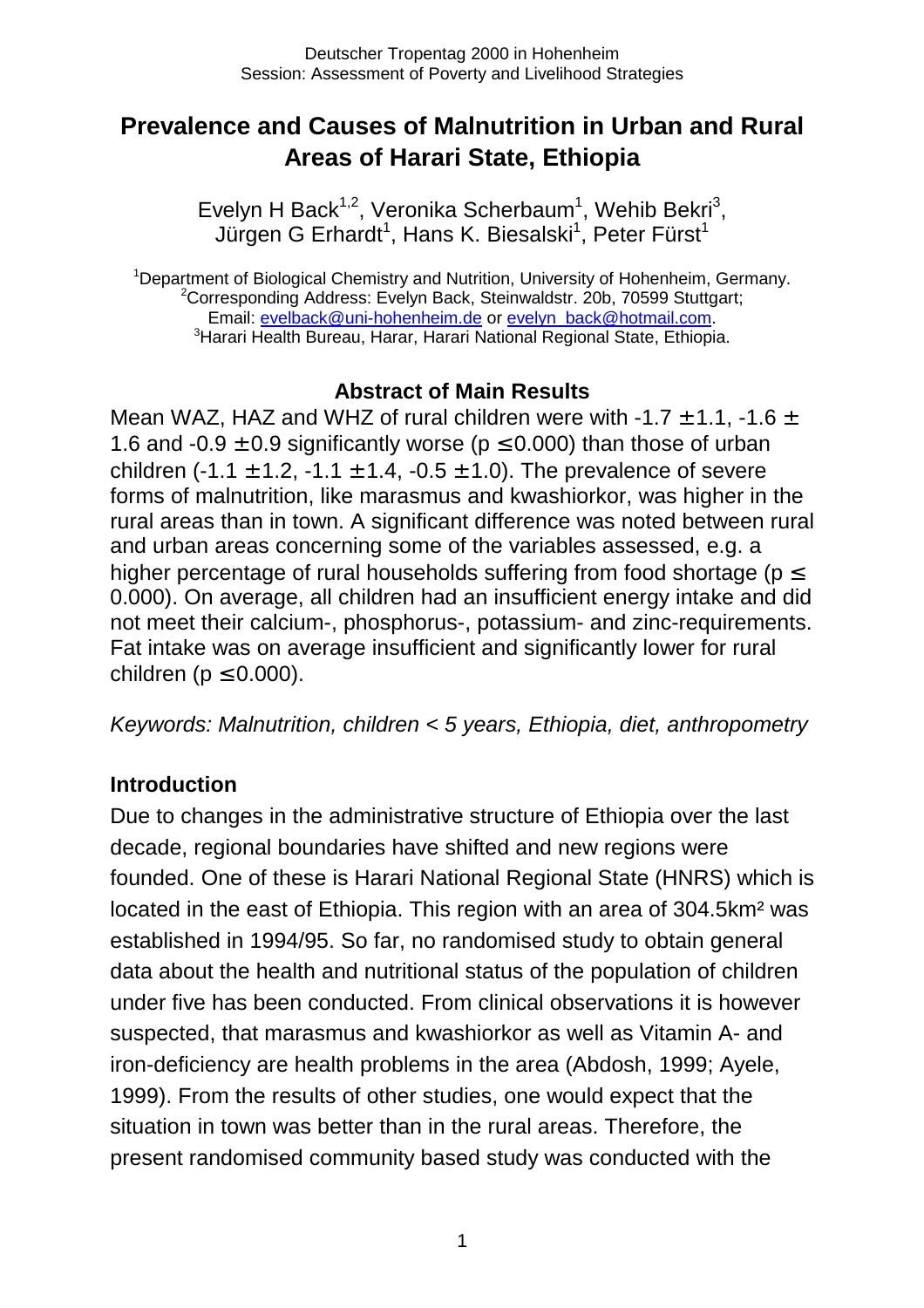agreement of the regional council and the health bureau of HNRS to obtain reliable and generalisable data on the health and nutritional status and diet of children under five as well as on possible causes of malnutrition in urban and rural areas of HNRS. The collected information was to be used to give some practical recommendations on how to improve the situation based on the study findings.

## **Methods**

## *Sampling*

The minimum sample size to obtain representative and generalisable data was calculated to be 391 children (World Vision, 1996). The data was collected in 6 out of 19 randomly selected urban areas (Kebele) and 6 out of 17 randomly selected rural areas (Peasant Associations = PAs). The respective household, interview partner and child were selected in a random manner as well.

## *Data collection*

At the end of the study 411 interviews had been conducted with mothers or caretakers of children under five using a pre-tested questionnaire including a 24-hour-recall form. General data about the child, including family background, health status of the child, breastfeeding-history, complementary feeding and childcare practices and information on the child's diet were collected. In addition, the child's weight, length and midupper-arm circumference (MUAC) were measured. Length instead of height was assessed for all children due to difficult field conditions. To adjust the measured length to the respective height-data used in the NCHS-tables, the procedures of Lawrence et al. (1994) were applied. Further in-depth information was collected through key informant interviews with members of the health care staff and focus group discussions with mothers of four study areas.

## *Data analysis*

The data of the study population were compared to the data of the NCHS reference population and standard deviation scores as well as % of expected value were calculated. To classify the children according to the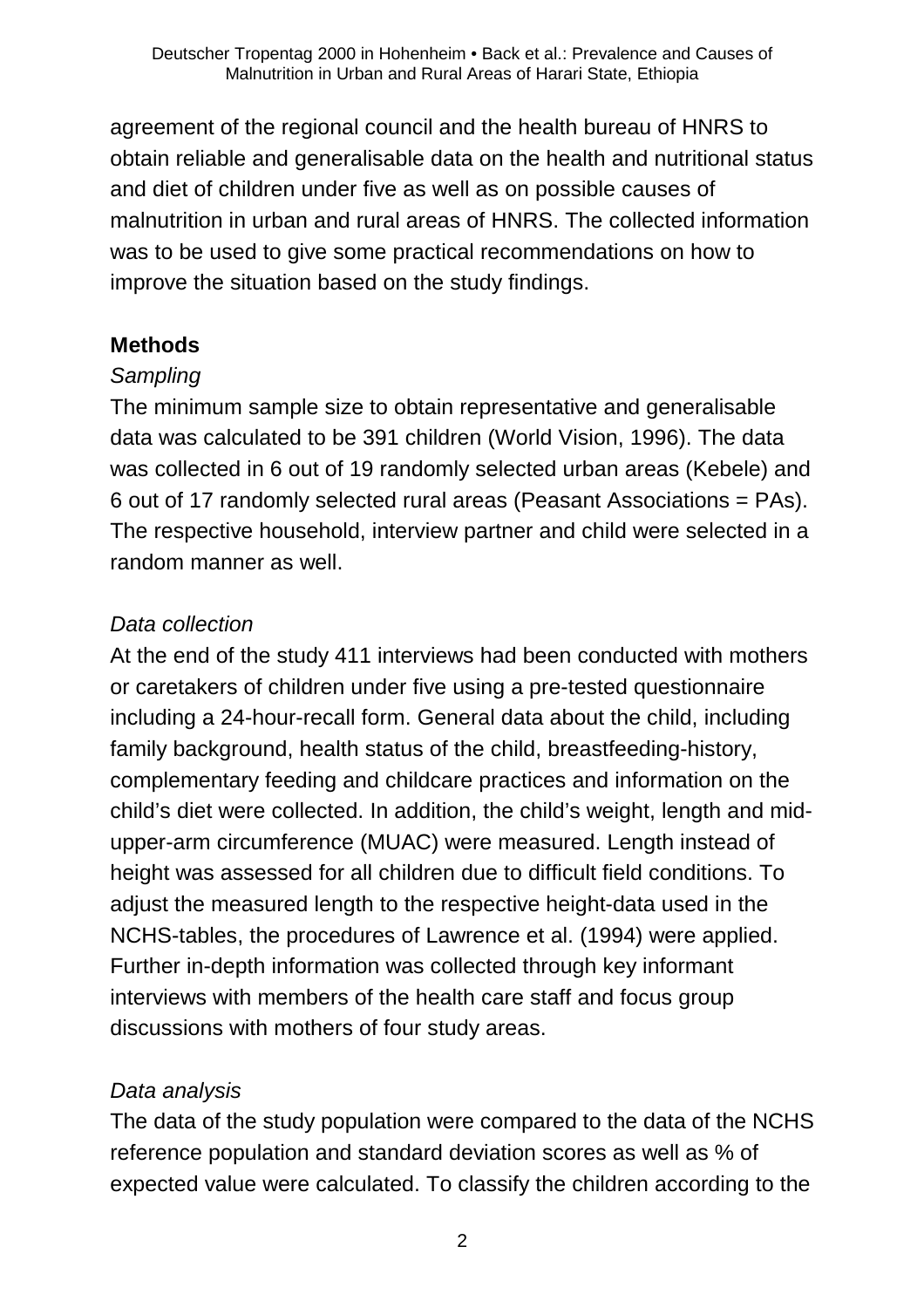degree of malnutrition, the modified Wellcome classification (Hendrickse, 1991) and the recently published scheme by WHO (1999) were used. Dietary information was collected using the 24-hour-recall format. For the analysis of the energy and nutrient content of the diet the program 'NutriSurvey' was used. The integrated German food database was complemented as far as possible by data of the Ethiopian food table (Gobezie, 1997 and 1998). Children who had been breastfed, who had eaten from a shared plate or both the day before the interview were excluded for dietary analysis as it exceeded the scope of the study to calculate energy and nutrient contributions from these types of meals. The analysis of the micronutrient content of the diet was limited to the micronutrients available from the Ethiopian food tables. To calculate the fulfilment of age specific energy and nutrient requirements, the most current recommendations of the WHO or, if not available, of the USA RDA/minimum requirements were used.

#### *Statistics*

The statistical tests were performed with SPSS 9.0 for Windows using Student t-test, one-way ANOVA, Mann Whitney U and Kruskal Wallis tests depending on the type of variable. An observation was considered significant if the level of significance was < 0.05.

## **Results**

### *General Data and Anthropometry*

Overall, 411 interviews were completed, 194 in Harar town and 217 in the rural areas. 47% of the interviewed children were boys and 53% girls.

The health and nutritional status of rural children in HNRS was significantly worse than the one of urban children, indicated by a significantly lower mean weight-for-age (WAZ, indicator of underweight), height-for-age (HAZ, indicator of stunting) and weight for height (WHZ, indicator of wasting) and by a significantly higher percentage of underweight (WAZ < -2 SD), stunted (HAZ < -2 SD) and wasted (WHZ < -2 SD) children. The mean percentage of children with MUAC  $\leq$  13.5cm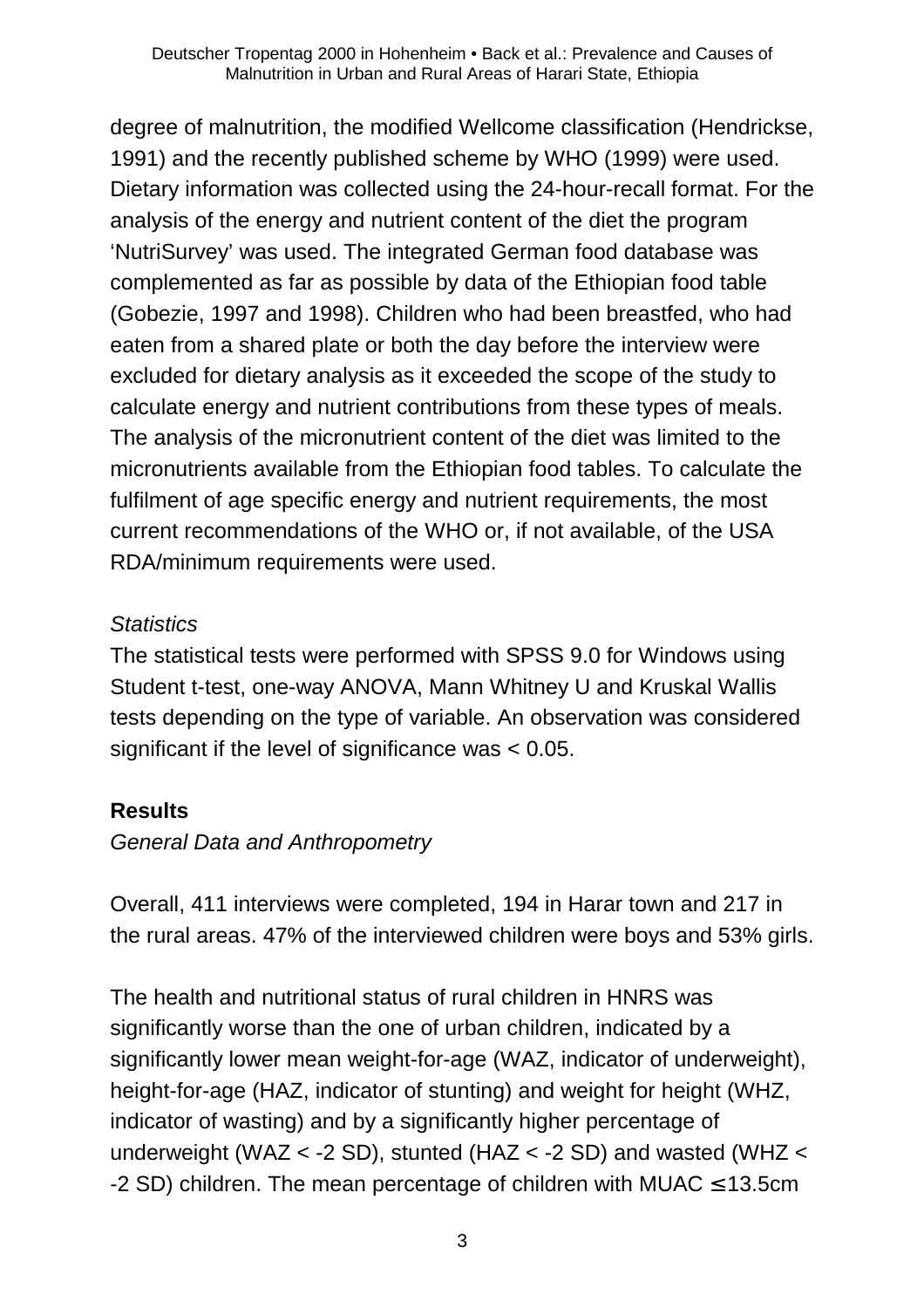was more than twice as high in the rural (27.7%) than in the urban (10.4%) areas.

| Table 1: Mean WAZ, HAZ and WHZ and prevalence of underweight (WAZ < -2 SD),    |
|--------------------------------------------------------------------------------|
| stunting (HAZ $<$ -2 SD) and wasting (WHZ $<$ -2 SD) among children under five |
| in urban and rural areas of HNRS                                               |

| Variable   | Urban          | Rural                         | <b>Variable</b>            | <b>Urban</b> | <b>Rural</b> |
|------------|----------------|-------------------------------|----------------------------|--------------|--------------|
|            |                | Mean $\pm$ SD   Mean $\pm$ SD |                            | %            | $\%$         |
| <b>WAZ</b> | $-1.1 \pm 1.2$ |                               | $-1.7 \pm 1.1$ Underweight | 20.0         | 40.0         |
| <b>HAZ</b> | $-1.1 \pm 1.4$ | $-1.6 \pm 1.6$ Stunted        |                            | 20.0         | 42.7         |
| <b>WHZ</b> | $-0.5 \pm 1.0$ | $-0.9 \pm 0.9$ Wasted         |                            | 5.8          | 12.1         |

There was, however, a considerable variation in the prevalence of malnutrition within both the urban and rural areas. For example, the PA with the best results of the rural region had a lower prevalence of all types of malnutrition except stunting than the urban district with the worst results for the town survey.

In all except one category used for the classification of severe types of malnutrition, the situation was worse in the rural areas as compared to Harar town (refer to table 2).

**Table 2: Percentage of severely malnourished children under five in urban and rural areas according to the modified Wellcome classification (Hendrickse, 1991) and WHO 1999)** 

|       | Modified Wellcome classification |          | <b>WHO</b>   |                                |               |  |
|-------|----------------------------------|----------|--------------|--------------------------------|---------------|--|
|       | All types of                     | Marasmus |              | Oedematous $\vert$ WHZ < -3 SD | $HAZ < -3$ SD |  |
|       | kwashiorkor                      |          | malnutrition |                                |               |  |
| Urban | 2.1%                             | 2.1%     | 2.1%         | 1.1%                           | 8.8%          |  |
| Rural | 4.8%                             | 2.4%     | 4.8%         | 1.0%                           | 18.0%         |  |

A significant difference was noted between rural areas and urban areas concerning some of the general variables assessed (refer to table 3). These factors very likely contributed to the higher prevalence of the above-mentioned types of malnutrition in the rural areas.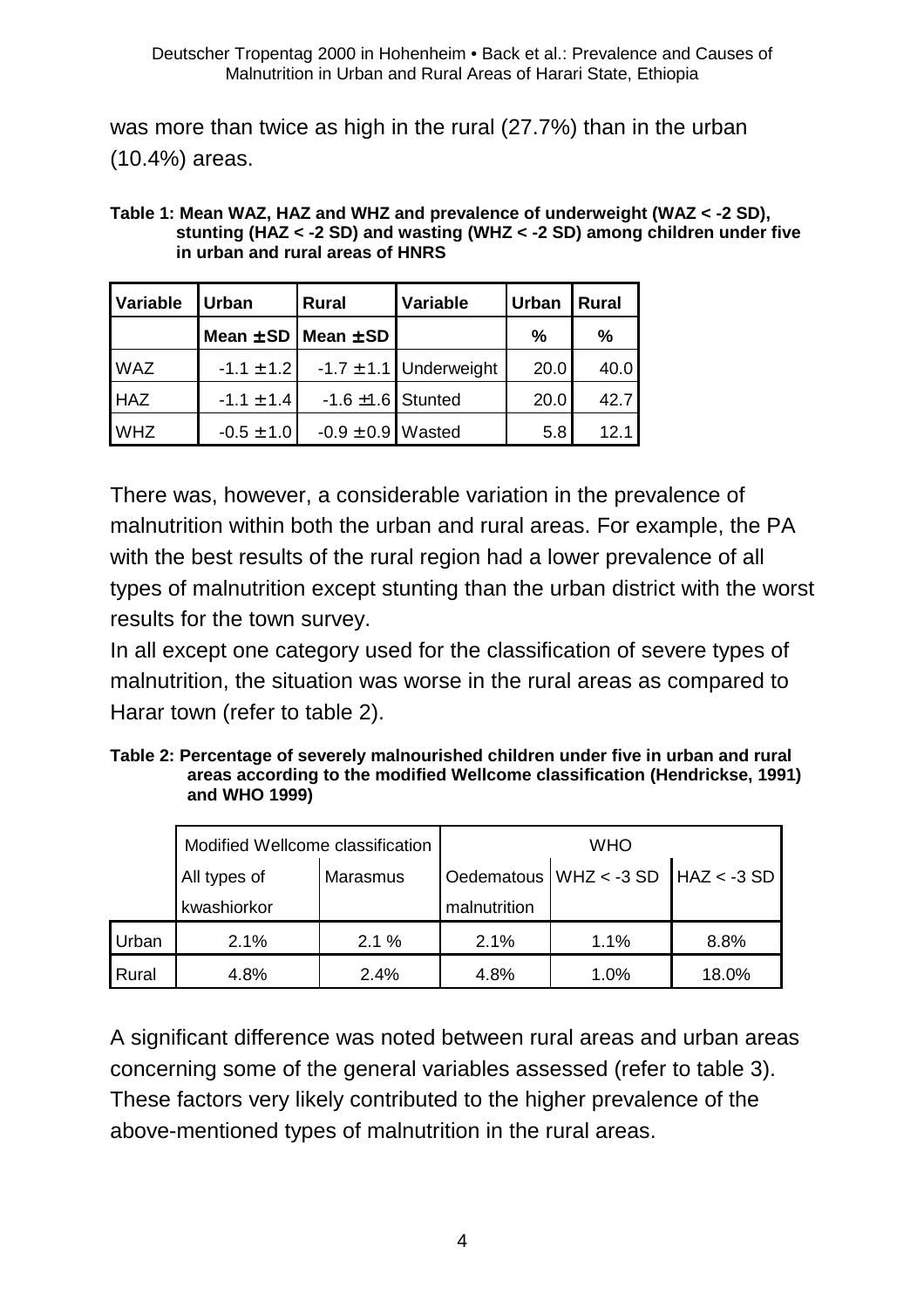| Variable                                                 | Urban          | Rural          | Level of     |
|----------------------------------------------------------|----------------|----------------|--------------|
|                                                          |                |                | significance |
| Number of children born alive per family                 | $2.7 \pm 2.1$  | $4.9 \pm 2.8$  | $\leq 0.000$ |
| Time available to the mother to care for the index child | $3.5 \pm 2.2$  | $2.0 \pm 1.5$  | $\leq 0.000$ |
| in hours                                                 |                |                |              |
| Percentage of illiterate mothers                         | 20.6%          | 97.2%          | $\leq 0.000$ |
| Percentage of households suffering from food shortage    | 32.3%          | 91.7%          | $\leq 0.000$ |
| at some point during the year                            |                |                |              |
| Percentage of infants receiving pre-lacteal feeding      | 49.2%          | 86.2%          | $\leq 0.000$ |
| Total duration of breastfeeding in months                | $16.5 \pm 9.1$ | $18.7 \pm 6.6$ | < 0.05       |
| Number of meals for children who were no longer          | $4.4 \pm 0.9$  | $3.9 \pm 1.0$  | $\leq 0.000$ |
| breastfed                                                |                |                |              |
| Percentage of index children sick during the 7 days      | 34.0%          | 45.2%          | < 0.05       |
| before and the day of the interview                      |                |                |              |

#### **Table 3: Differences between the urban and rural area**

#### *Diet*

After applying the exclusion criteria outlined in the methods section, a total of 212 children, 105 boys and 107 girls were included in the dietary analysis.

When looking at the source of energy in percent of total energy intake, carbohydrates and protein were within the desirable range. Protein quality was, however, much better in town with 44% as opposed to 9% in the rural areas derived from animal sources. An additional factor that might make the rural children prone to a specific amino acid deficiency is that maize or sorghum often is the sole source of protein. Fat was with 24% of total energy intake in town and 10% in the rural area far below the recommended value of about 30% of total energy intake (FAO/WHO, 1994).

As for micronutrients, the intake did on average not cover the agespecific requirements for calcium, phosphorus, potassium and zinc in all children, of vitamin B2 in urban children and of vitamin C in rural children (refer to table 4). The vitamin B1 requirements were on average marginally covered by all children (refer to table 4).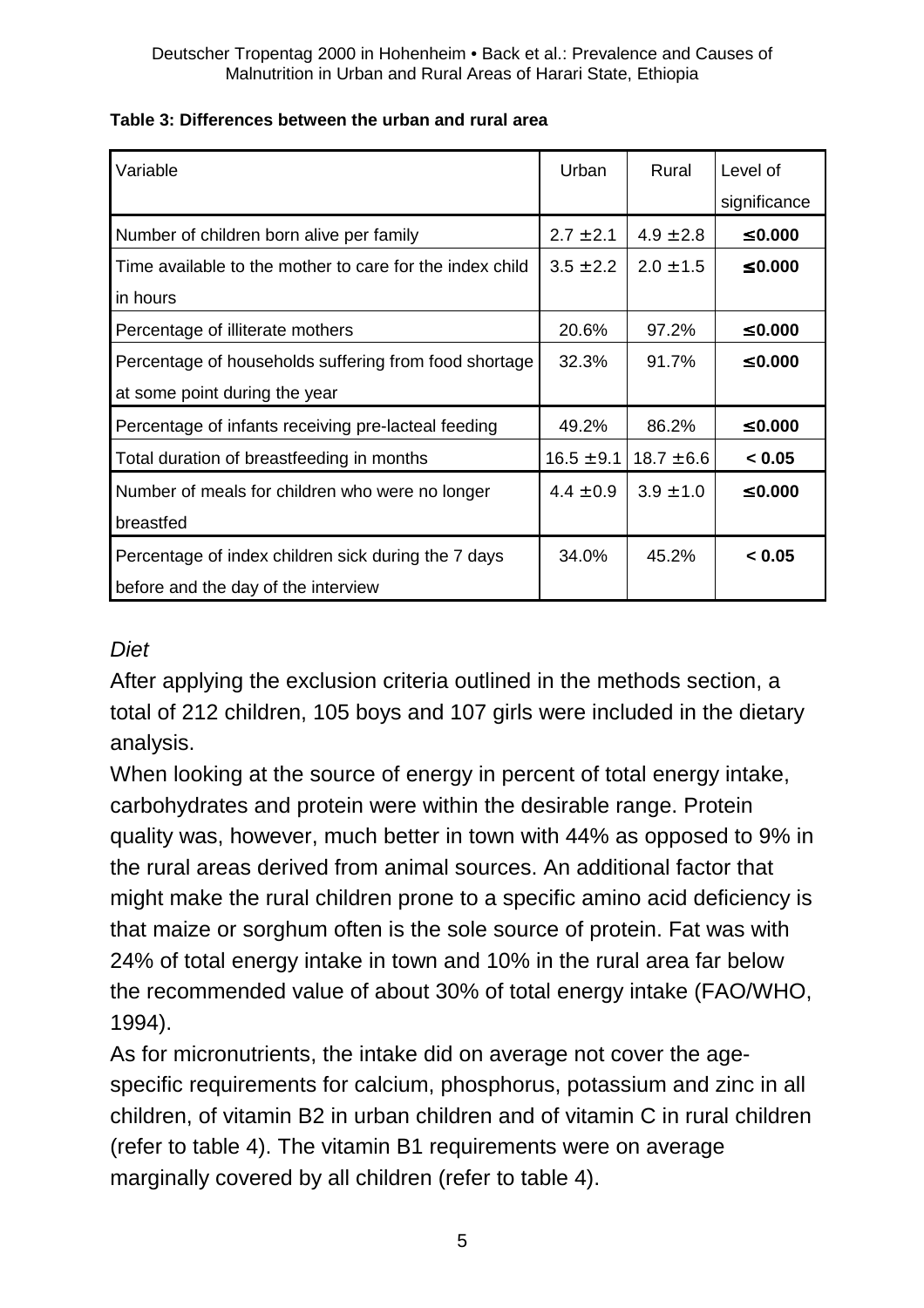Deutscher Tropentag 2000 in Hohenheim • Back et al.: Prevalence and Causes of Malnutrition in Urban and Rural Areas of Harari State, Ethiopia

| Percentage fulfilment of age specific requirements of | Urban             | Rural             |
|-------------------------------------------------------|-------------------|-------------------|
| Energy                                                | $70.2 \pm 28.3$   | $70.0 \pm 30.5$   |
| Protein                                               | $108.6 \pm 52.3$  | $109.5 \pm 53.4$  |
| Fat                                                   | $65.4 \pm 49.7$   | $28.7 \pm 21.3$   |
| Vitamin A                                             | $130.1 \pm 205.3$ | $127.3 \pm 327.5$ |
| Vitamin B1                                            | $94.5 \pm 45.9$   | $98.9 \pm 45.1$   |
| Vitamin B2                                            | $70.2 \pm 42.8$   | $99.3 \pm 58.8$   |
| Vitamin C                                             | $229.0 \pm 251.7$ | $84.7 \pm 141.7$  |
| Calcium                                               | $57.8 \pm 33.3$   | $39.2 \pm 48.4$   |
| Copper                                                | $220.4 \pm 120.0$ | $400.1 \pm 256.0$ |
| Iron                                                  | $554.3 \pm 599.2$ | $382.1 \pm 296.0$ |
| Phosphorus                                            | $78.5 \pm 30.0$   | $90.8 \pm 47.5$   |
| Potassium                                             | $88.7 \pm 53.6$   | $77.5 \pm 51.2$   |
| Zinc                                                  | $72.0 \pm 35.5$   | $89.4 \pm 42.4$   |

| Table 4: Percentage fulfilment of age specific energy and nutrient requirements in |
|------------------------------------------------------------------------------------|
| urban and rural areas of HNRS (fulfilment below the requirement marked in          |
| bold letters)                                                                      |

Complementary foods were studied qualitatively by asking the mothers what types of food or fluid they had first fed to their child in addition to breastmilk. While in town, potatoes, cow-milk and eggs were most frequently named by the mothers, the rural mothers listed cow-milk, injera and potatoes as the most important first complementary foods. Fruits and vegetables played a very subordinate role in town and were basically not used for complementary feeding in the rural regions. Overall, the variety of foods used in complementary feeding was much higher in the town area.

### **Discussion**

There are a lot of frameworks and models explaining possible causes of childhood malnutrition (UNICEF, 1998, Smith et al., 2000). Among the potential risk factors for the development of child malnutrition discussed in those frameworks are maternal and childcare practices (UNICEF, 1998), the educational level of the mother (WHO/NUT, 1998, Richmann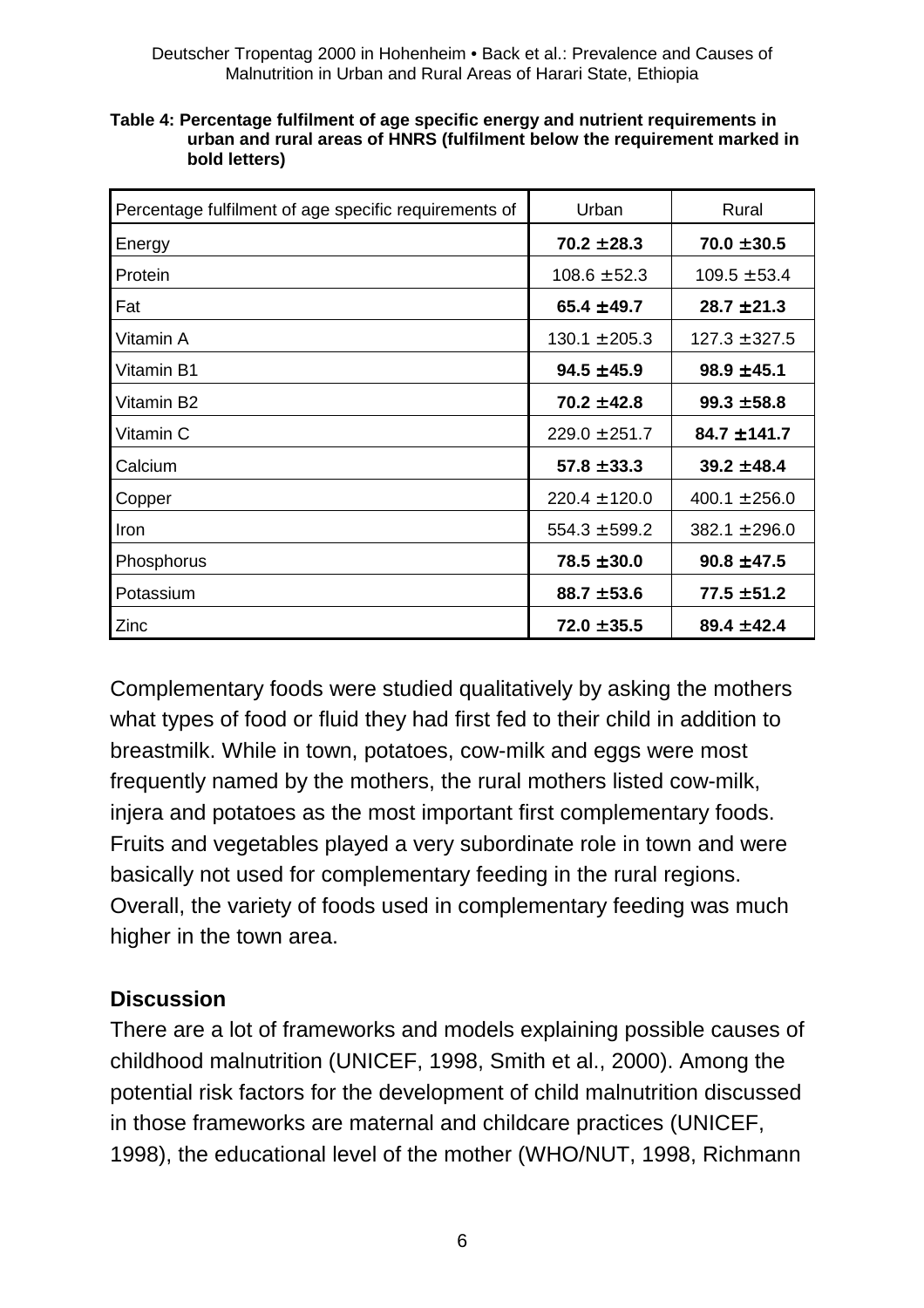et al., 1992, Ruel et al, 1992, Guldan et al., 1993), the health and nutritional status of the child (Khan et al., 1986, UNICEF, 1998) and the food security situation of the household (Smith et al., 2000, UNICEF, 1998).

According to the findings of this study, the health and nutritional status of rural children in HNRS was significantly worse than the one of urban children. This difference can be explained by significant differences (refer to table 3) assessed during the survey, which are counted among the potential risk factors for childhood malnutrition.

Unfortunately, water, tea and juices are often given to infants soon after birth before initiating breastfeeding (WHO, 1991), because the mothers fear that the small amounts of breastmilk produced at the beginning may not be sufficient to satisfy the infant's fluid, energy and nutrient needs. In addition to the potential negative effects of this practice on the development of the infant's immune competence, it has been proven that even in environments with a hot and dry climate infants do not need anything in addition to breastmilk during the first 6 months of life (Sachdev et al., 1991). When comparing urban and rural areas in HNRS, significantly more mothers in the rural area gave pre-lacteal feedings to their new-borns. The total duration of breastfeeding was with 19.0 months significantly higher in the rural area. A long total duration of breastfeeding is a positive habit, because breastmilk is still an important source of energy, fat, high quality protein and micronutrients after the age of 6 months, especially in areas where the quality of available complementary food is low (Academy for Educational Development, 1999).

There was a significantly larger percentage of illiterate rural than urban mothers. It has been assumed that educated women have different styles of interaction with their children which are conducive to their developmental progress (Richmann et al., 1992), that they have a greater nutritional knowledge (Ruel et al, 1992) or that they have better feeding practices (Guldan et al., 1993).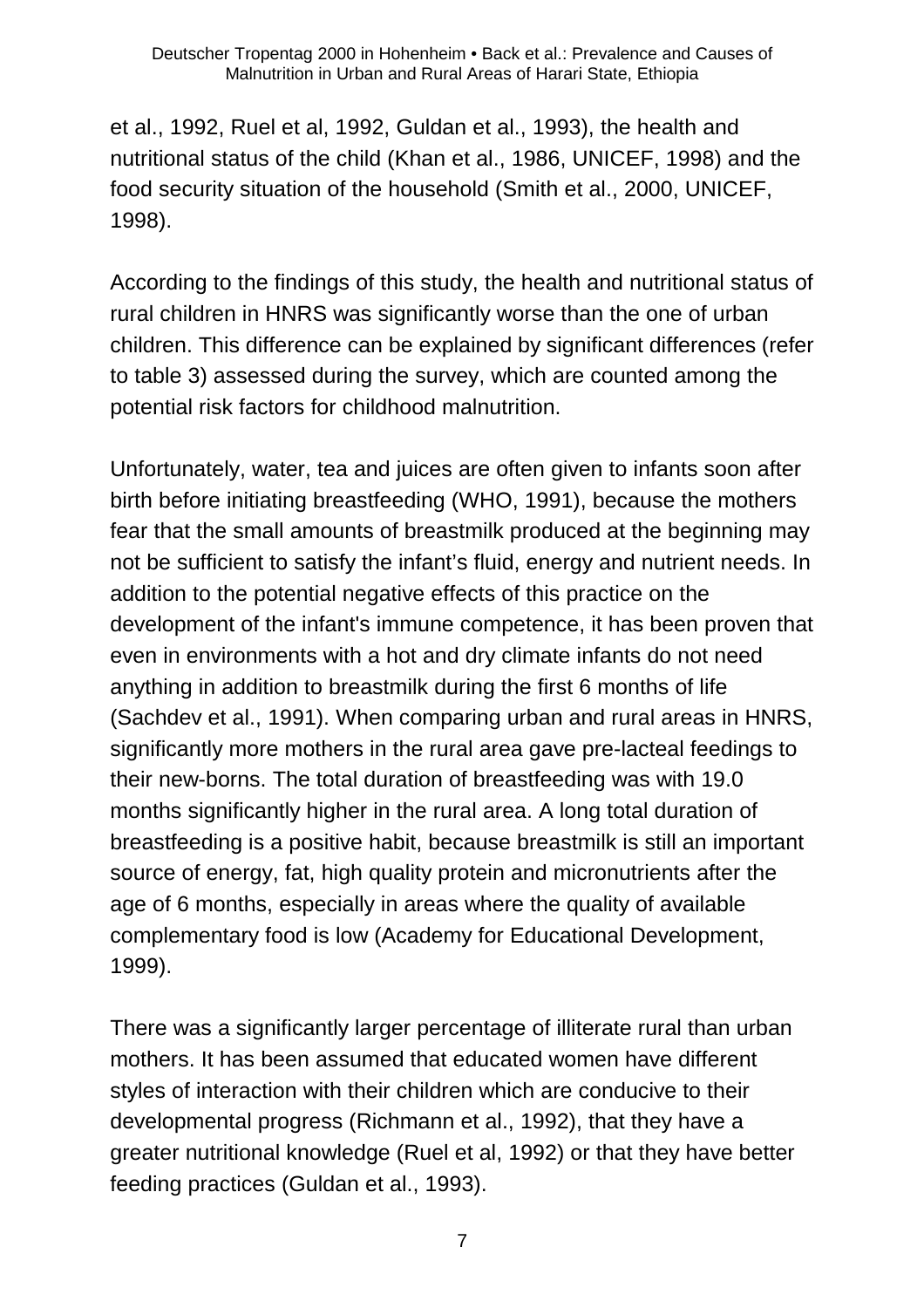Smith et al. (2000) estimate that the contribution of women's education to reductions in child malnutrition in developing countries was high as 43.0% between 1970 and 1995. In comparison, the contribution of the national food availability to reductions in child malnutrition in developing countries was estimated to be 26.1% during the same period.

Diseases are per se a potential risk factor for a child to become malnourished due to increased requirements and/or increased losses as well as a loss of appetite. Smith et al. (2000) estimate that the contribution of the health environment to reductions in child malnutrition in developing countries was 19.3% between 1970 and 1995. The study in HNRS showed that there was a significantly higher level of morbidity in rural than in urban children during the 7 days preceding the interview and the day of the interview.

Overall, a single 24-hour-recall protocol permits statements about the mean intake of a group of individuals (Thompson et al., 1994). It is impossible to estimate, whether and to which extent the differences in nutrient intake identified in this study contribute to the different prevalence of malnutrition in urban and rural children, in particular because, though the differences were significant, the intake was still suboptimal for all children (except in the case of vitamin C). Some reasons for the differences identified, their possible effects and some implications of the findings shall, however, be discussed in the following. Dietary fat is the source of essential fatty acid and aids in the absorption of the fat-soluble vitamins A, D, E and K. In addition, fat is a substrate for the production of hormones and mediators. In infancy and childhood, fat is essential for the neurological development and brain function (Milner et al., 1999). It is recommended that during complementary feeding the fat component should provide 30-40% of the energy intake and similar levels of essential fatty acids as are found in breastmilk from appropriate foods until at least two years of age (FAO/WHO, 1994). The analysis of the data of children under five in HNRS revealed that, only 24% and 10% of total energy in the urban and rural area respectively came from dietary fat. If the diet is that low in fat and essential fatty acids, prolonged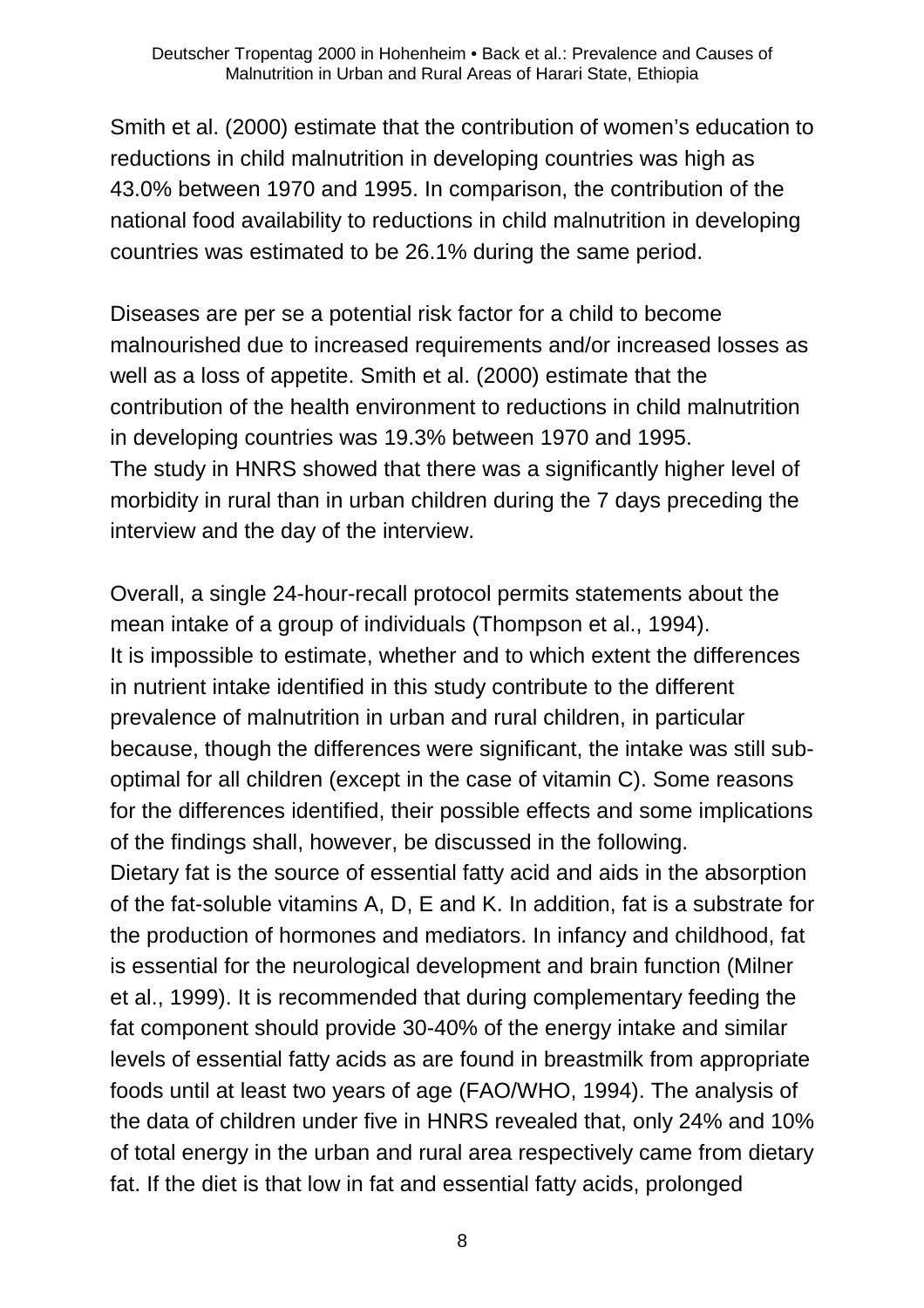breastfeeding could improve the dietary quality by enlarging the fat and essential fatty acid supply. Breastmilk should therefore be available to children as long as possible.

As fat requirements were only met to about 60-80% in town and 25-30% in the rural area, vitamin A absorption of the children in this study is probably impaired (de Pee et al, 1995). The consumption of breastmilk before or after complementary feeding could increase absorption of vitamin A (WHO/NUT, 1998). The finding that most children covered their vitamin A requirements is surprising because vitamin A deficiency has been suspected to be a major problem in the area (Bekri, 1999). Yet it is possible that the observed intake was due to a seasonal high, e.g. the end of the mango season, and is not representative for the whole year. Only biochemical or clinical tests can help to find out whether the vitamin A status of the children under five in HNRS is indeed satisfactory. Children in the rural area probably suffer from vitamin C deficiency, at least seasonally, when wild fruits (or vegetables) are not available. Rural children in HNRS are also very likely to be deficient in calcium. In addition to their low intake, calcium bioavailability from plant sources, on which they mainly rely for their calcium supply, is worse than from animal sources (WHO/NUT, 1998). Children in town probably suffer from calcium deficiency as well, but less severely.

Whether the high amounts of copper found in the children's diet are due to soil contaminations or part of the foods is unknown. It is therefore recommended to verify the data from the Ethiopian food tables concerning this nutrient or to analyse the copper status of the children themselves biochemically.

Though the iron-intake of all children exceeded their needs by far, there were differences in the iron quality between urban and rural areas. About 8% of iron in the urban and only about 2% of iron in the rural area were haem-iron (bioavailability of haem-iron about 25% and of non-haem-iron about 2-8%, WHO/NUT, 1998).

It is impossible to know from dietary data alone whether the iron intake in combination with inhibitors of iron absorption and the presence of parasites suffices to meet the requirements of the children. Only clinical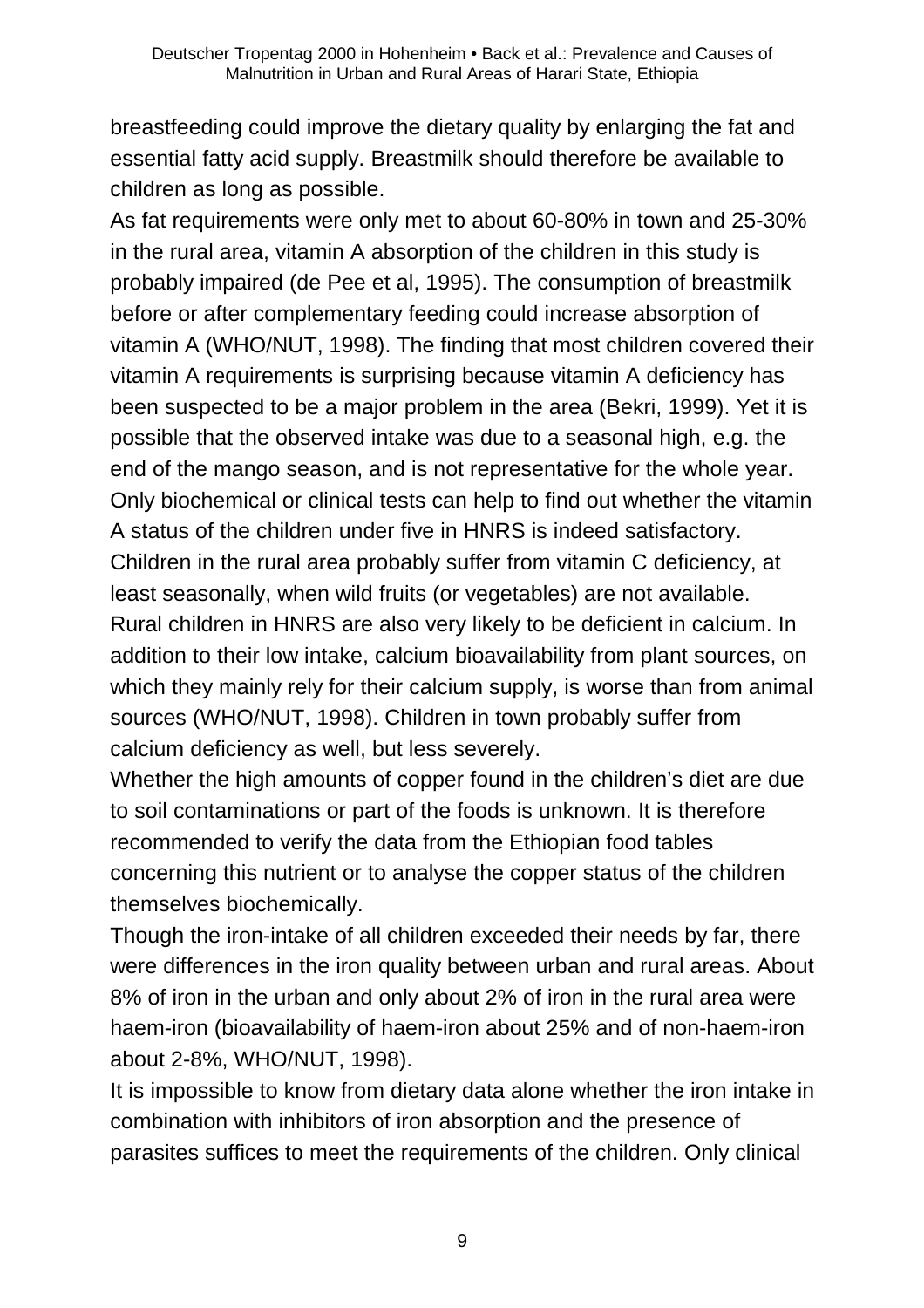or biochemical signs of deficiency can be used to verify the net effect of all factors that may compromise the iron status of a child. The average fulfilment of zinc requirements was below 100% for all children in this study. Though rural children had a significantly better coverage of their needs than urban children, they are very likely to suffer from zinc deficiency because their diet was mostly vegetarian (zinc bioavailability from vegetarian diets is low), the zinc intake was below optimum and the prevalence of diarrhoea was high. In this context, the role of breastmilk has to be stressed again. Though it contains relatively small amounts, the zinc bioavailability is very high. Therefore breastmilk can play an important role in sick children, particularly those suffering from diarrhoea, both as a comforter and as a source of micronutrients, e.g. zinc, to replace losses.

According to estimates from previous studies about 10% of rural households in Ethiopia can be considered as food secure (Bekele, 1991). Yet only about 8% of the rural households in this study in HNRS did not complain about food security problems for the period of the last 12 months.

The precarious situation in the rural area has already caused a large number of people to migrate from the rural areas to Harar town, hoping for support.

# **BIBLIOGRAPHY**

Abdosh N, Maternal and Child Health Nurse, Harari Health Bureau (1999): Personal communication.

Academy for Educational Development (1999) Recommended Feeding and Dietary Practices to Improve Infant and Maternal Nutrition. Linkages – Improving nutrition and reproductive health.

Ayele K, Statistician at the CSA, Harari Health Bureau (1999) Personal communication.

Bekri W (1999), Head of the Harari Health Bureau. Personal communication.

Bekele A (1991) Household Food Security Study in Ethiopia. Ethiopian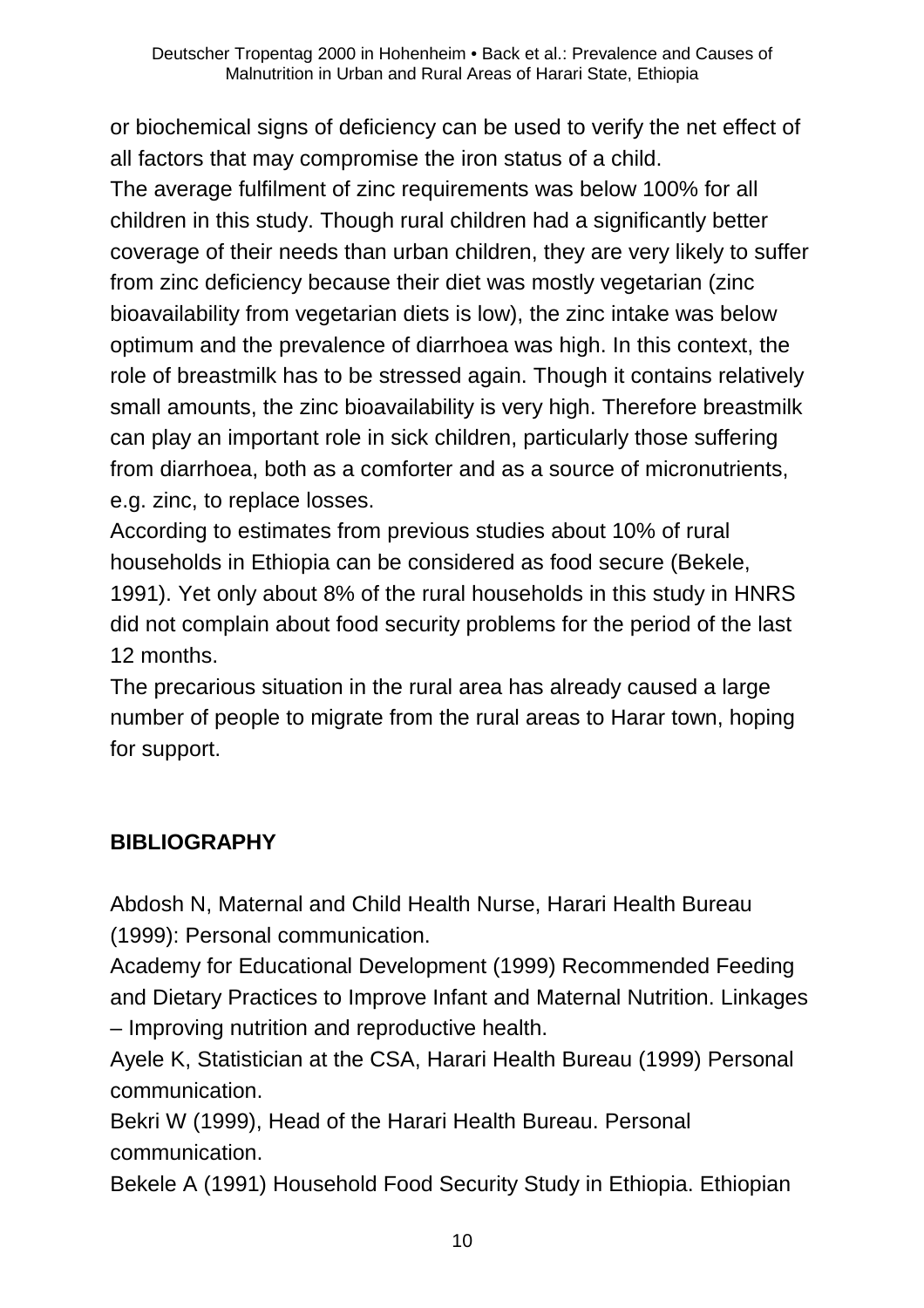Nutrition Institute. Addis Ababa.

De Pee S et al. (1995). Lack of improvement in vitamin A status with increased consumption of dark-green leafy vegetables. Lancet 346: 75- 81.

FAO/WHO (1994) Fats and oils in human nutrition. Report of a joint expert consultation. FAO Food and Nutrition Paper 57. FAO/WHO, Rome.

Gobezie A and Goitom L (1998) Food Composition Table for Use in Ethiopia Part IV. Ethiopian Health and Nutrition Research Institute. Addis Ababa, Ethiopia.

Gobezie A, Goitom L and Wondimu A (1997) Food Composition Table for Use in Ethiopia Part III. Ethiopian Health and Nutrition Research Institute. Addis Ababa, Ethiopia.

Guldan GS et al. 1993. Maternal education and child feeding practices in rural Bangladesh. Soc Sci Med36: 925-935.

Hendrickse RG (1991) Protein-energy malnutrition. In: Paediatrics in the Tropics. ed. RG Hendrickse, London: Blackwell Scientific Publication. pp.119-131.

Khan MU, Ahmad K (1986). Withdrawal of Food During Diarrhoea: Major Mechanism of Malnutrition Following Diarrhoea in Bangladesh Children. J Trop Pediatr 32: 57-61

Lawrence M, Yimer T, O'Dea JK (1994) Nutritional status and early warning of mortality in southern Ethiopia, 1988 – 1991. Eur J Clin Nutr. 48: 38-45.

Milner JA, Allison RG (1999) The Role of Dietary Fat in Child Nutrition and Development: Summary of an ASNS Workshop. J. Nutr 129: 2094- 2105.

Richman AL, Miller PM, Levine RA. 1992. Cultural and educational variations in maternal responsiveness. Dev Psychol 28. 614-621.

Ruel MT et al. (1992) The mediating effect of maternal nutrition knowledge on the association between maternal schooling and child nutritional status in Lesotho. Am J Epidemiol 135: 904-914.

Sachdev HPS, Krishna J, Puri RK, Singh KK, Satyanarayana L, Kumar S (1991) Water supplementation in exclusively breastfed infants during summer in the tropics. Lancet 337: 929-933.